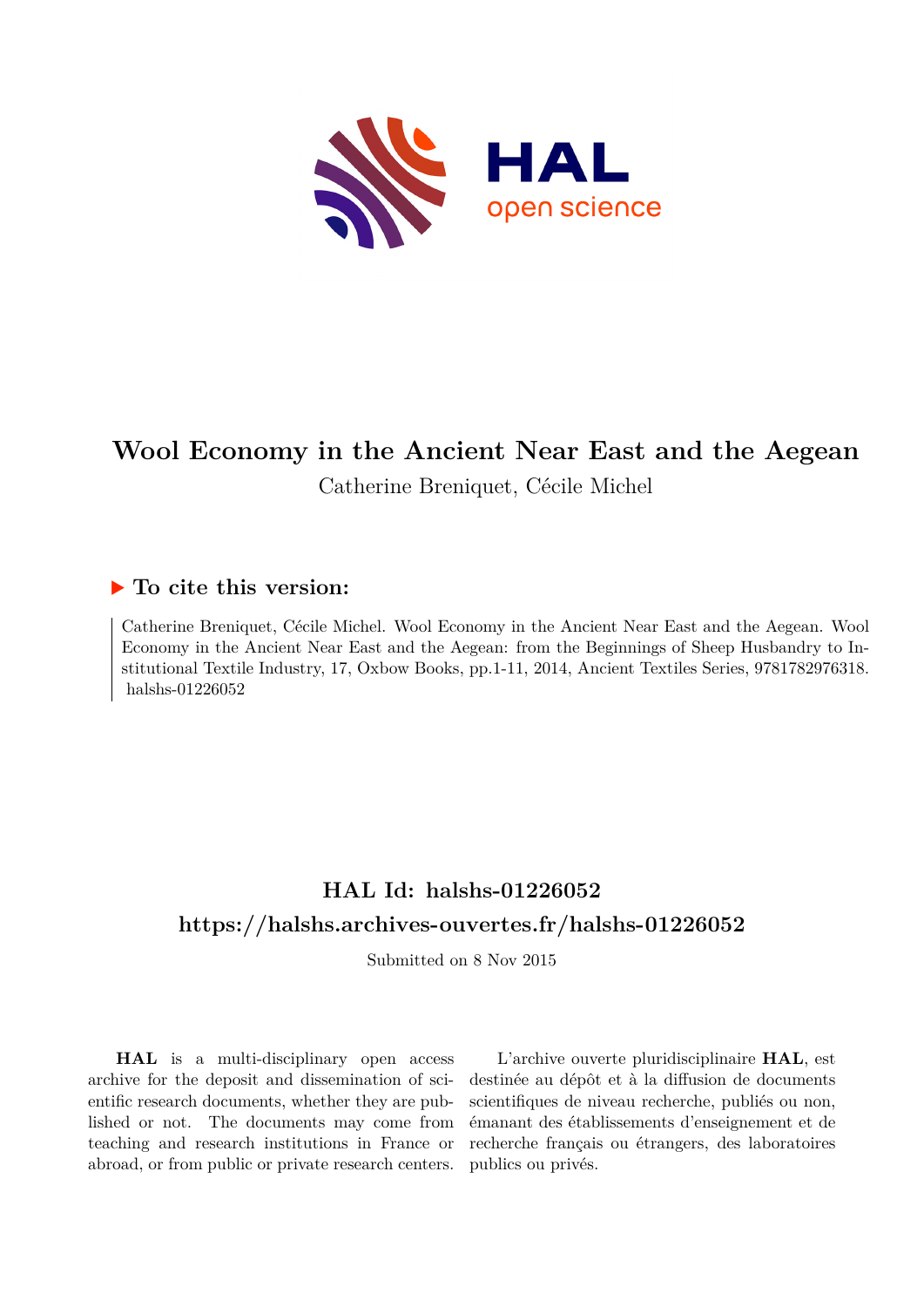## Wool Economy in the Ancient Near East and the Aegean

### *Catherine Breniquet and Cécile Michel*

Old Babylonian texts from the first half of the 2nd millennium BC dealing with trade often suggest that Mesopotamia is the land of wool. For scholars who travelled in this area from the middle of the 19th century, it is easy to understand why. The environment allows people to observe numerous herds of sheep grazing in the steppe or desert areas surrounding the Mesopotamian plain. Civilizations of the ancient Near East are supposed not to change over millennia. But this assumption is too short sighted to explain the whole evolution of the wool economy. However, with the introduction of interdisciplinary studies in archaeology and history, we know that herding practices or uses of wool in Antiquity are synonymous with cultural behaviors which need to be understood on scientific grounds in a dynamic perspective. The same situation can be observed in the Aegean, although the historical frame is shorter.

Till now, despite the fact that textile research in Europe is an interdisciplinary and international discipline, it is paradoxically carried out mainly by scholars in isolation, in universities, museums, and laboratories. During the past decade, new analytic methods have been developed in the area of textile research and the archaeology of sheep husbandry, as exemplified by the 2010 European Science Foundation (ESF) Exploratory Workshop organized by M. Gleba and C. Solazzo, 'Archaeology of Sheep Domestication: New Approaches', which dealt with European historical periods. Therefore, it now appears essential to explore the origins and beginnings of the wool economy in the Mediterranean and the ancient Near East, where, remarkably enough, we lack any knowledge of the stages leading up to large-scale textile manufacture. The data provided by archaeology, archaeozoology, and philology needed to be brought together into a united historical perspective. There was in fact no prior systematic study of the multiple aspects of wool in the economies of the various Near Eastern and Aegean states from the beginnings of writing until the end of the 1st millennium BC. Scholars never before had the opportunity to compare their approaches and their conclusions. One of the main goals of the conference, whose proceedings are published in the present book, was thus to make colleagues aware of the enormous potential of such an interdisciplinary approach, which can revitalize historical research on technology, economy, and the environment in ancient Near Eastern studies.

 $<sup>1</sup>$  The proceedings of this conference remain unpublished.</sup>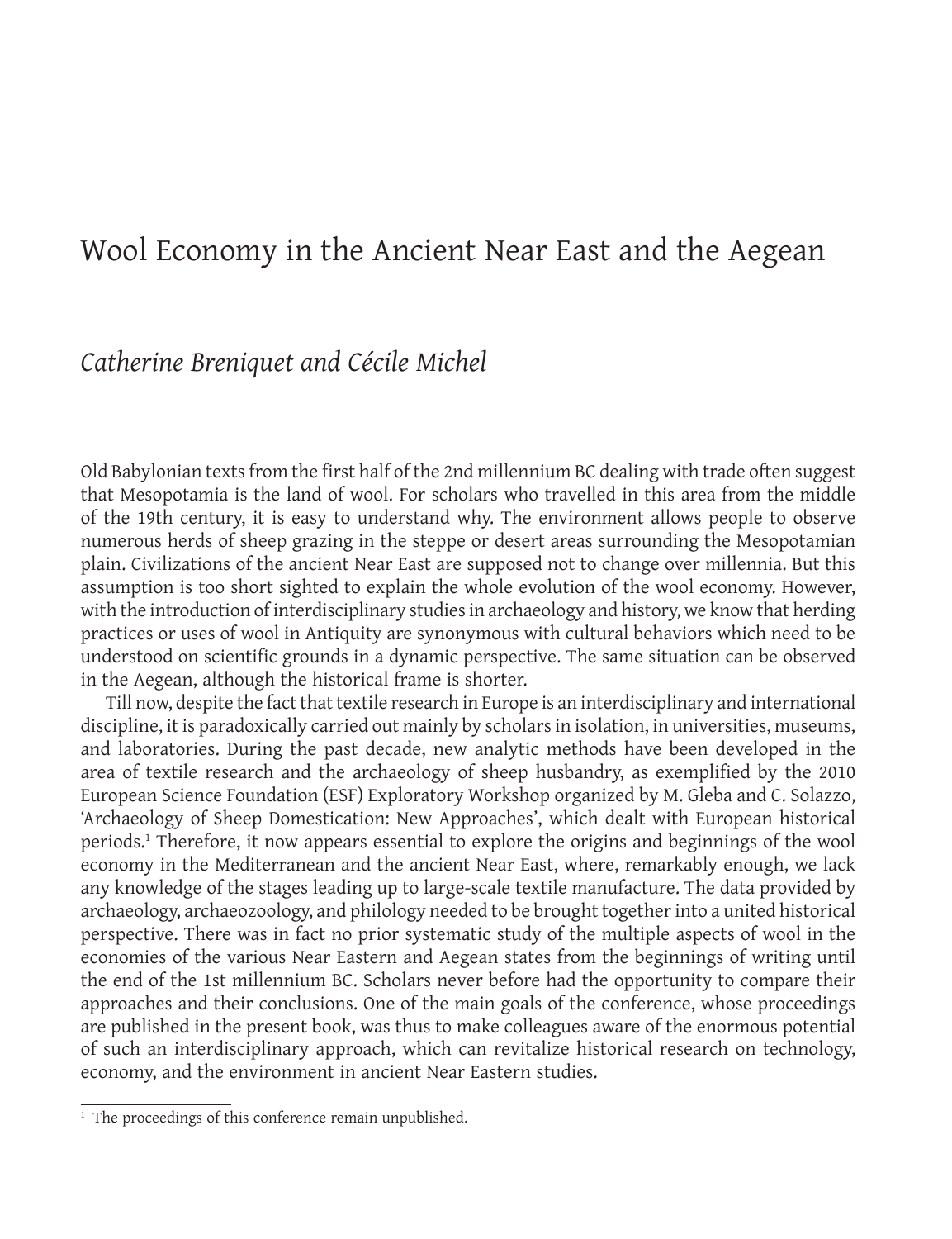As the result of the ESF Exploratory Workshop held in November 2012, this publication intends to contribute towards a better understanding of the role of wool and woollen textiles in ancient economies.

#### **1. Chronological, historical and geographical frame**

The history of the Ancient Near East covers a huge chronological frame, from the first pictographic texts of the late 4th millennium to the conquest of Alexander the Great in 333 BC. During these millennia, different societies – from the first urban ones to the universal empires of the late first millennium – develop in a changing landscape where sheep (and their wool) always played an important economic role. We choose to explore the place of wool in the economy, paying attention to the construction of the so-called 'Wool Revolution'.

Wool was originally used for weaving and probably controlled by the first urban institutions, but, as a novel material, it also became a form of payment, given to workers as such, and exchanged within the framework of a primitive market economy. Wool became a kind of currency in a premonetary economy. This 'wool revolution' had less impact in the Bronze Age Aegean, where linen kept its importance along with wool, but there too, wool was produced in large quantities, as evidenced by Linear A and B tablets.

If Mesopotamia in the 3rd millennium BC has been called the birthplace of wool, this is because of local socio-economic developments that led to its increased production, as well as improvements in techniques for the manufacture of woolen threads and fabrics. In this region, workshops first began to produce fabrics and clothing in unprecedented quantities. By the late 3rd millennium BC, wool had become the main woven material and was distributed to male and female workers as a subsistence ration. The ESF Exploratory Workshop analyzed the impact of this transformation, which radically altered the natural environment, the political landscape, and international trade networks, across the Near East to the Aegean. Its main focus was economic aspects of wool production.

The first textiles were made from vegetal fibres, $\delta$  the most important of them flax, cultivated from the beginnings of agriculture (around 9,000 BC).<sup>4</sup> Flax textiles remained in use till the end of the 1st millennium BC. The exploitation of wool began as a consequence of the domestication and selective breeding of livestock. In southern Mesopotamia, with the onset of urbanism in the late 5th and 4th millennia BC, archaeozoological remains suggest that husbandry of pigs and cattle began to lose ground to nomadic goat and sheep-herding. This development should be understood within the context of the economy of Ubaidian chiefdoms, in which sheep became the animal of prestige.<sup>6</sup> Wool fibres implied new techniques: spinning with the spindle, whorl, and distaff; weaving using the vertical weighted loom; felting. Use of animal fibres brought with it new forms of management, such as quotas of yield and production: our challenge was to describe and document this process.

<sup>&</sup>lt;sup>2</sup> McCorriston 1997. Huot 2000.

<sup>&</sup>lt;sup>3</sup> Rast-Eicher 2005.

<sup>&</sup>lt;sup>4</sup> Helbaek 1959. Van Zeist and Bakkers-Heeres 1974.

<sup>&</sup>lt;sup>5</sup> Waetzoldt 1980.

Breniquet 2006. Sudo 2010.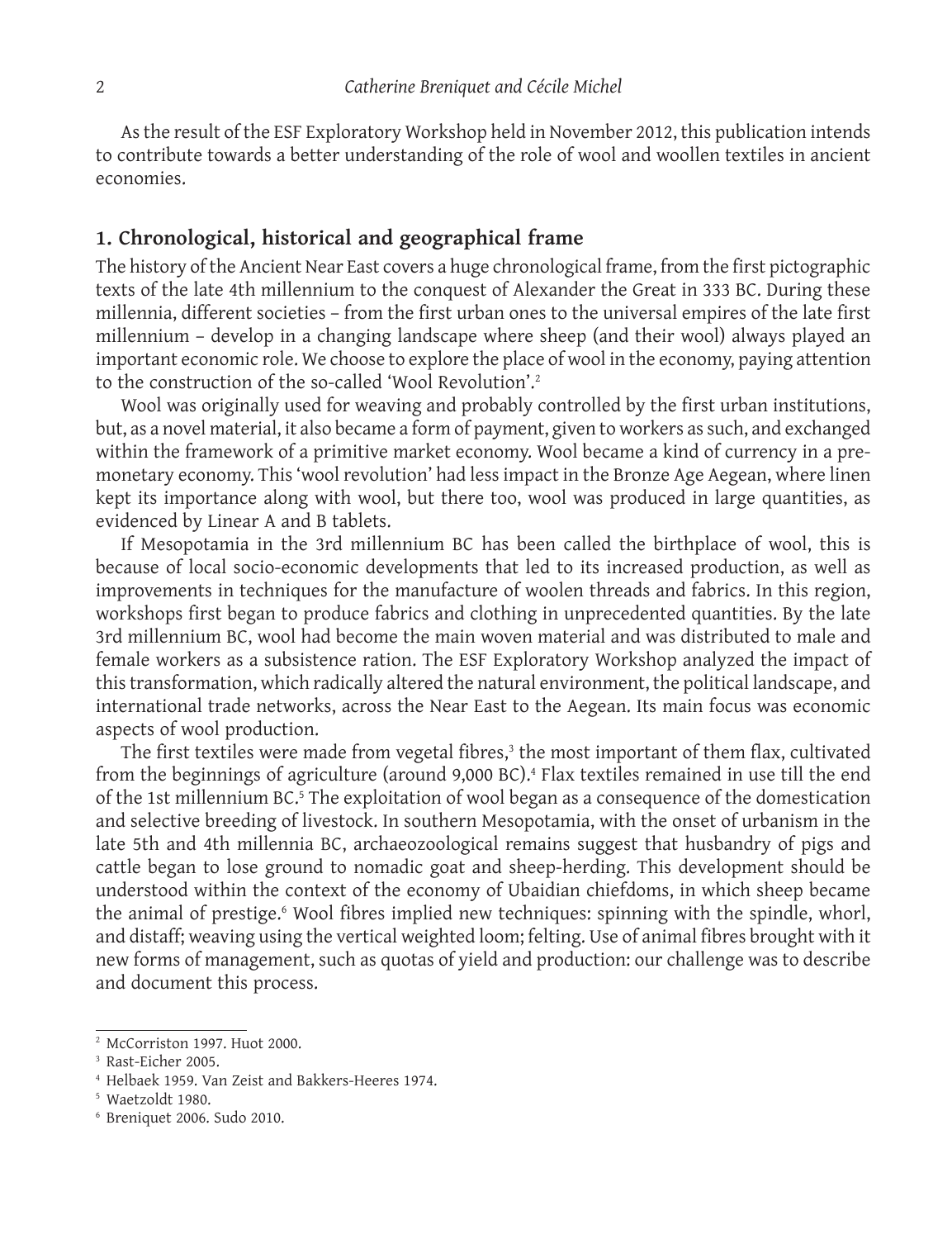According to cuneiform documentation, large-scale textile production began during the second half of the 3rd millennium.<sup>7</sup> Domestic production went on, but only women wove at home; spindles and spindle whorls became a female gender marker among grave goods.<sup>8</sup> In Mesopotamian institutions and in Aegean palaces, scribes recorded standardized production goals for both palatial wool production and for textile production in workshops. Thousands of textile workers, primarily women and children, were supervised and sustained by the central authorities.<sup>9</sup>

Early in the 2nd millennium BC, international trade in textiles expanded, its profitability depended on the quality of the fleece from which the textiles were produced.<sup>10</sup> Isotopic analyses allow the possibility of following the growth of some herds;<sup>11</sup> diversification of wool-bearing sheep breeds can also be detected. In southern Mesopotamia, palaces employed merchants to market the wool produced by their herds; private entrepreneurs also engaged in such commerce.<sup>12</sup>

During the 1st millennium, wool and dye products were important elements in exchange networks and wool could be used to finance international trade.<sup>13</sup>

The opportunity to work in a diachronic and comparative perspective with the ancient Aegean world (both Minoan and Mycenaean worlds) where sheep and wool were also predominant gives a perfect framework for the discussions.

#### **2. Sources and methodologies**

The main challenge of this joint work was to link different sources and methodologies. This is possible for recent excavations: among these for example, Arslantepe in Turkey and Ebla in Syria whose results are developed here. However, such examples are scarce. We could expect textiles or raw materials to be the main source of our knowledge. But unfortunately, as everybody knows, wool like all the organic materials is rarely preserved in archaeological soils. Thus, woolen archaeological samples are too scarce to be the sole foundation of this research. Other sources such as the written documents, mainly economic texts related to exchanges or ration system, can be used in this perspective, even if these documents are often elusive. But this is not enough with regards to the evolution of field and theoretical archaeology. Knowledge from animal bones collected on the sites, from experiments with ancient material or ethnographic evidence, or from iconographic data can illustrate one aspect of wool economy or another. For example, in the ancient Near East, textile remains are rare and fragmentary, with a few exceptional cases of preservation, such as at Chagar Bazar and Tell Shioukh Fawqani, both in Syria.14 Microscopic examination of these fragments, as well as of textile imprints on pottery, sealings, and tablets (such as at Khirbat al-Mudayna<sup>15</sup> in Jordan), or of mineralized textiles on metals, together with a sound knowledge of spinning and weaving techniques, allows identification of fibres and how they were manipulated. These remains provide new sets of data on such matters as the textile

Waetzoldt 1972 for a famous study.

<sup>&</sup>lt;sup>8</sup> Michel 2006 and Michel 2013 for a domestic textile production during the first centuries of the 2nd millennium BC.

Lambert 1961; Maekawa 1980.

<sup>10</sup> Veenhof 1972; Michel and Veenhof 2010.

<sup>11</sup> Kijas *et al*. 2012.

<sup>&</sup>lt;sup>12</sup> Charpin 1982.

<sup>&</sup>lt;sup>13</sup> Graslin-Thomé 2009.

<sup>14</sup> For Chagar Bazar, see Breniquet *et al*. forthcoming.

<sup>&</sup>lt;sup>15</sup> Communication by E. Andersson Strand.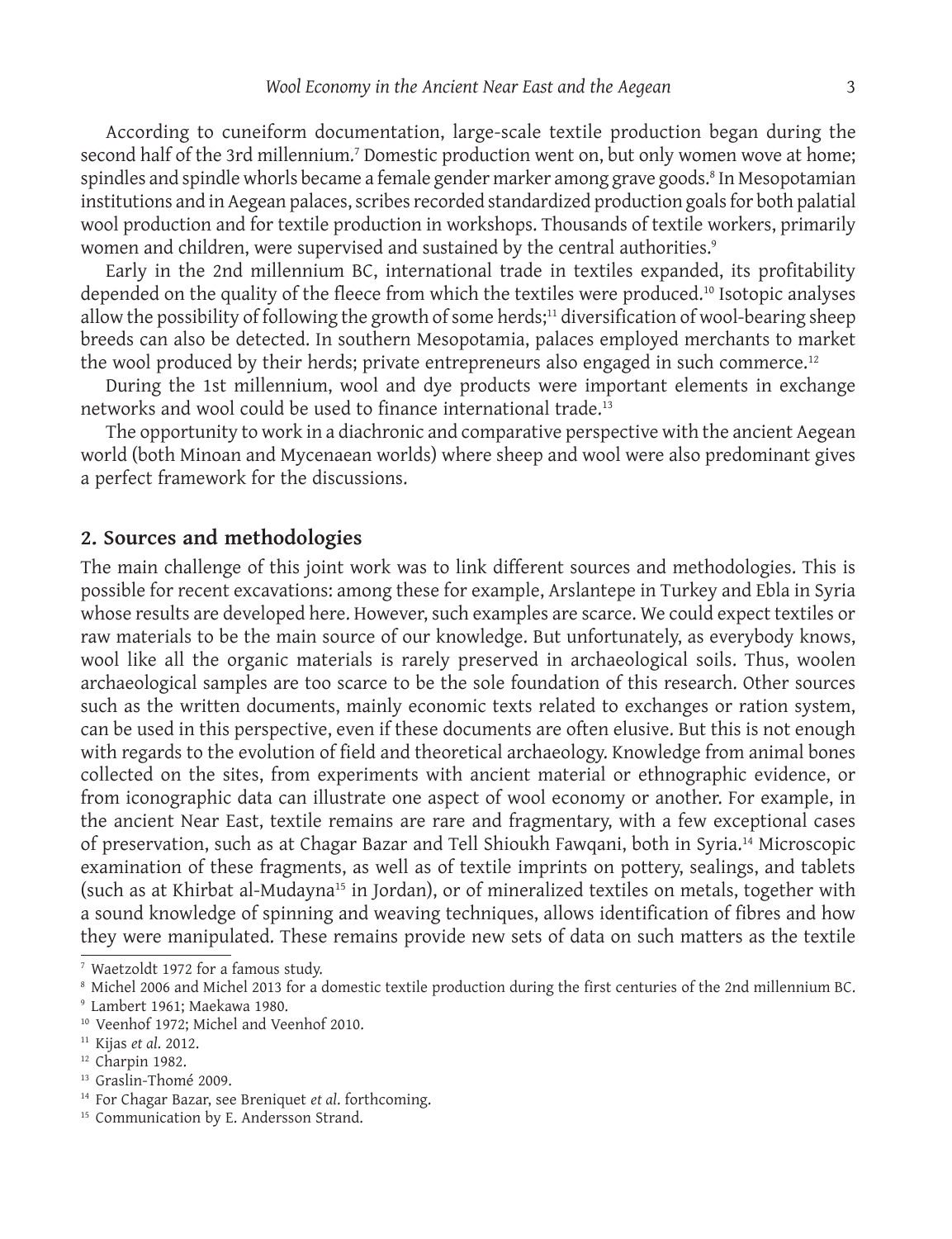economy, techniques, quality, decoration, and dyes. The results can then be compared to the data provided by texts that show sources, materials, and prices.

Thus, the 'wool revolution' and its impact on societies can be observed from the Near East to the Aegean in a multitude of sources and involving many different specialists: historians of texts and images, philologists, archaeologists, craftspeople testing techniques and textile tools, archaeozoologists. We chose to invite these many different specialists. The main goal was not to illustrate one source by another, but to link them within the framework of a multidisciplinary approach. Participants were asked to present systematic studies of the multiple aspects of wool in the economies of the various Near Eastern and Aegean states from the beginnings of writing until the end of the 1st millennium BC.

The workshop and its publication are driven by two complementary concepts that we tried to combine: the chronological and the multidisciplinary approach. Thus, the present book starts with an overview of the first evidences and the first uses of wool, together with a presentation of the various methodological approaches. Then, several chapters deal with the system of wool rations and the trade in wool. And the last chapters deal with wool in institutionalized economies.

#### **3. First evidence, first uses of wool and methodological approaches**

The first chapters may be considered as methodological, highlighting the vast knowledge which is necessary for textiles studies (generally speaking), and the difficulties encountered by the confrontation of philological and archaeological data in early Mesopotamia.

Because of the poor state of the rare textile remains from Mesopotamia, the very well preserved Hallstatt sample of woolen textiles and fleeces represent a good case study. Despite the chronological and geographical differences, A. Rast-Eicher's analyses are highly useful in terms of comparison. They show a new methodological approach of ancient textiles which is now more accurate than the previous model held by M. Ryder on ancient fleeces. The latter model is still in use in Mesopotamian archaeology.<sup>16</sup>

An overview of the archaeology of wool in this area shows how human choices and environmental constraints act together (C. Breniquet). Such an interdisciplinary approach remains difficult because it is mainly based on ancient excavations. It is thus forced to rely on old reports which used traditional interpretations of archaeological objects, texts and iconography. Some wrong readings of archaeological records, especially in iconography, may complicate such a study. The *chaîne opératoire* helps to reconstruct ancient techniques, as shown by craftspeople and experimental archaeologists.

The role of the archaeozoology for understanding the development of the wool production needs to be emphasized. It shows the existence of two sheep varieties in the Chalcolithic Near East – large sheep with spiral horns and a hairy coat, and small sheep with coiled horns and a woolly coat – which are both found on images. A fat-tailed sheep is also attested by iconography since the Late Uruk period. As it is not possible to correlate directly bones and fleeces, iconography is integrated into the scientific approach as a mean of confirmation (E. Vila and D. Helmer).17 The second variety of sheep was preferred in the 3rd millennium and onwards in Northern Mesopotamia.

<sup>16</sup> Ryder 1993, 2007.

<sup>17</sup> Vila 1998, 2002.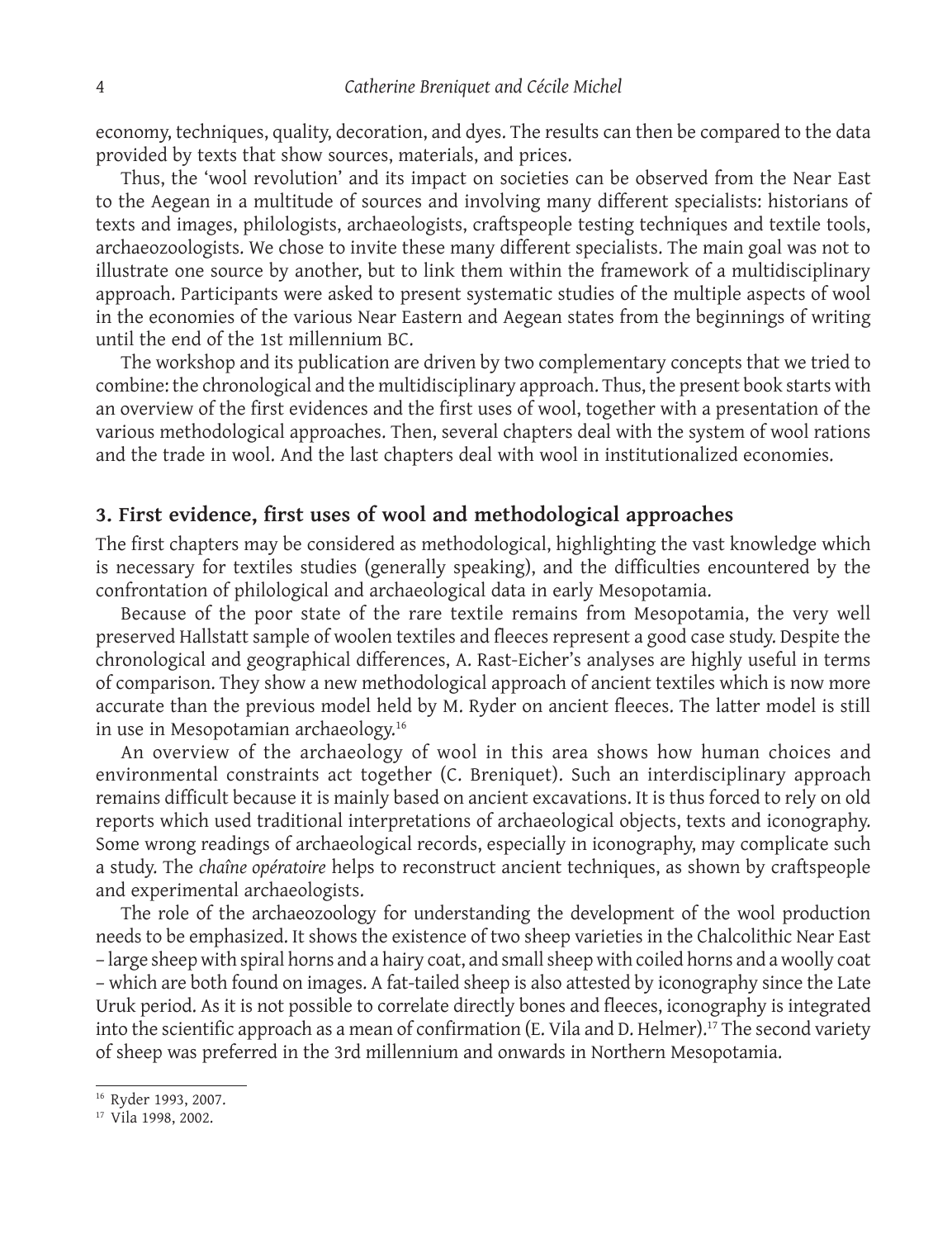



*Practice of spinning. Scholars at work (from left to right): W. Sallaberger, M. G. Biga with A. Rast-Eicher P. Charvat, B. Palme (in the back), Ph. Abrahami, E. Andersson Strand, B. R. Foster, M.-L. Nosch*

Experimentation and ethnoarchaeology also has an invaluable role to play, but these disciplines remain less used than in European archaeology. E. Andersson Strand, from the CTR, has developed many methods to make invisible and perishable artefacts (wool and textiles), in archaeological contexts, visible to the scientific community.18 This approach was developed with the material from Arslantepe, a newly excavated site in Turkey which provided tools and textiles from the Chalcolithic period. A cross-examination of the material by archaeologists and skilled craftswomen has shown a change of size of spinning tools from at the beginning of Period VIB2 (Early Bronze Age, c. 2900–2800 BC), and thus in spinning practice. Furthermore, the assemblages of loom weights witnessed a change in weaving technology allowing the production of finer fabrics (Romina Laurito, Cristina Lemorini, and Assunta Perilli).

To emphasize the importance of such experimentation, during the conference, an unsual experimental session was presented by two colleagues (E. Andersson Strand and A. Rast-Eicher). They brought different sheep fleeces and various spindles and showed how to use them, so that most of the participants could experiment with them. This experimental session demonstrated, better than any explanation, the technical skill involved in spinning and how time consuming the activity was within a traditional context of production. It made visible the difference between wool and goat hair qualities. It also made clear the different stages of cleaning and preparing wool for spinning, excluding the existence of carding for the period covered by the conference, because carding involves very specific tools which appear much later.

Documentation is renewed with the first written sources, the proto-cuneiform texts from the end of the 4th millennium BC. Archaeology plays a less important role because most of the excavations are old and badly documented (with the exception of Arslantepe and Ebla as already noted). The 3rd millennium sources were analyzed according to different complementary topics: translation of technical terms involved in wool craft, in names of clothes or fabrics), relationship to the power (wool for the king, wool distributed to the court), economic perspectives (frequency of wool deliveries in the ration system, monthly or annually, wool as a currency or measure, wool

<sup>&</sup>lt;sup>18</sup> Andersson Strand 2012.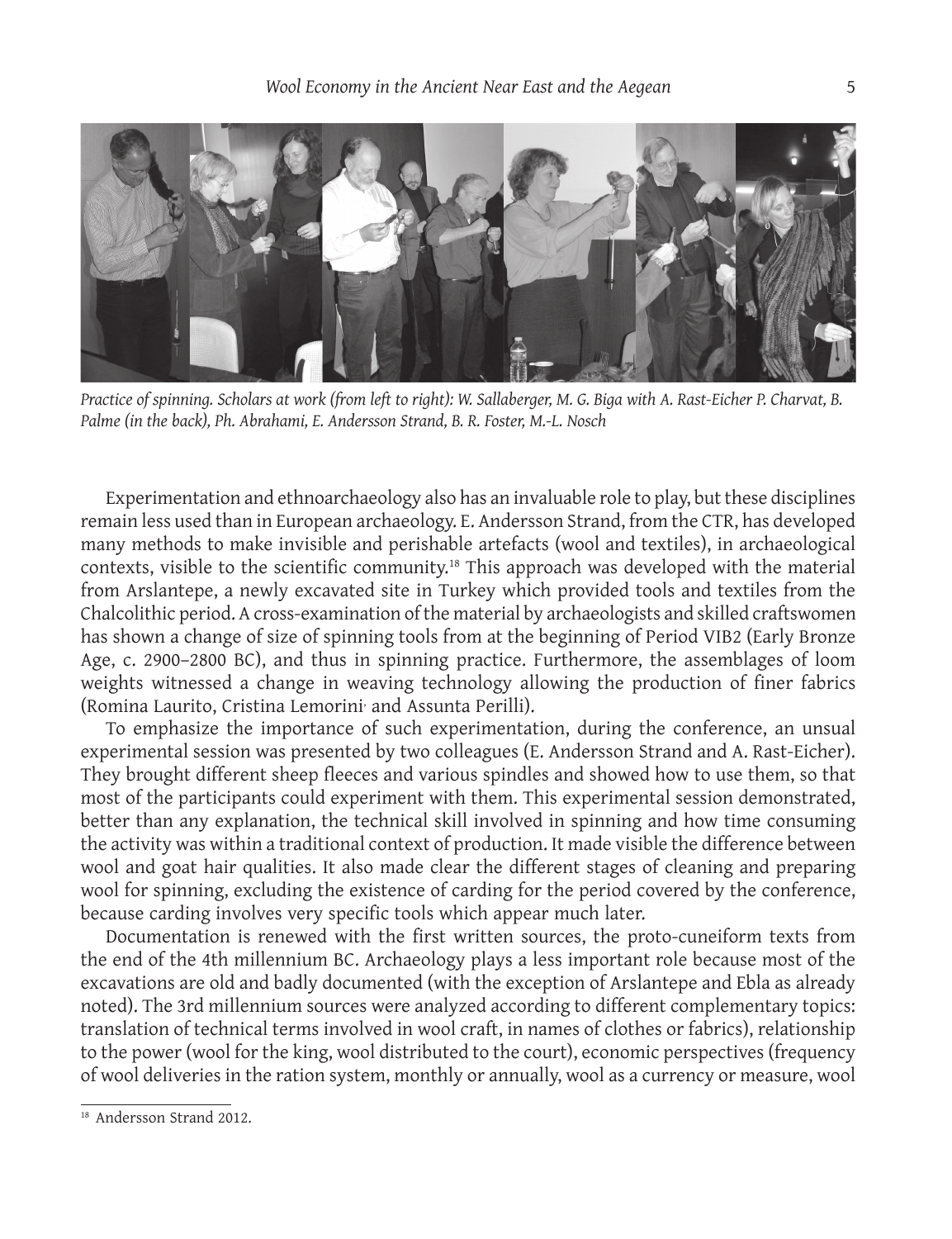converted into silver, wool for exchanges, wool as a source of wealth, etc.), and organization of the labour (craft specialization, gender, etc.).

These uses of wool, as well as the control of new technologies for fabrics and clothes, and the existence of specific weights for wool, 19 are parts of the economic and social mechanisms of the first urban states. Such conclusions can be drawn from the case study of the archaeological material and the textual evidence of the well-known Syrian site of Ebla dated to the second half of the 3rd millennium BC (L. Peyronel; M. G. Biga).

Such uses can also be found in the Aegean world, but it remains difficult to be sure whether wool and related techniques (like dyeing) were initially closely connected with institutions. Generally speaking, writing a new synthesis of the role of wool and dyeing in the Aegean world is beyond the possibilities offered by this workshop.<sup>20</sup> A few comments can be made for future researches. Wool is attested in Crete at the end of the 4th millennium. It starts to be used for clothes during the second half of the 3rd millennium (P. Militello).

#### **4. Trade, exchange and the ration system**

Since the first urban cities of the late Uruk period, the status of wool changed, or at least became clearer (P. Charvat).<sup>21</sup> Wool was one of the commodities appearing most frequently as a means of payment, given to the workmen. The well-known Mesopotamian ration system is attested for the first time.<sup>22</sup> The link between wool and power (chiefdom, royalty whatever its name) is also documented by the first written sources: wool and woollen textiles are collected as taxes, stored, redistributed to the people of the court, and of course are involved in long-distance exchanges.<sup>23</sup>

With the Akkadian period (24–23th centuries), another step was reached. Wool became a raw material for increasing industrialization of commodity production (B. Foster). This interesting economic aspect has to be understood within the framework of a changing society where kinship relations become less important than previously, allowing the emergence of new social groups. The growing production and use of wool also increased the part played by women and herdsmen in Mesopotamian society.24 Inspection documents from Tell Beydar (ancient Nabada, 24th century) witness an urban communal management of herds; shepherds were fully integrated into the urban community. At Lagaš and Ur, herds in the charge of nomads are controlled by the temple (W. Sallaberger). The 3rd millennium evidence demonstrates that wool was a *product*, and not just a raw material, whose quality is synonymous of a careful control of the animal herds and breeding, and of a skilled and organized workforce.

At Ebla, in the kingdom of Akkad or during the Ur III period,<sup>25</sup> wool was distributed as part of the ration for various categories of workers, mainly weavers working in large workshops. Such a distribution of salaries in kind (barley, wool and oil) is also well attested in the 2nd millennium sources. For example, the very new Mari textual evidence from the *šakkanakku* period (19th

<sup>&</sup>lt;sup>19</sup> Ascalone and Peyronel 2006; Zaccagnini 1984.

<sup>&</sup>lt;sup>20</sup> For a general study see Barber 1991.

<sup>21</sup> Charvat 1997, 2011, after Englund 1997.

<sup>22</sup> Gelb 1965.

<sup>23</sup> Crawford 1973; Edens 1992.

<sup>&</sup>lt;sup>24</sup> Huot 1997, 536.

<sup>25</sup> Zeder 1994.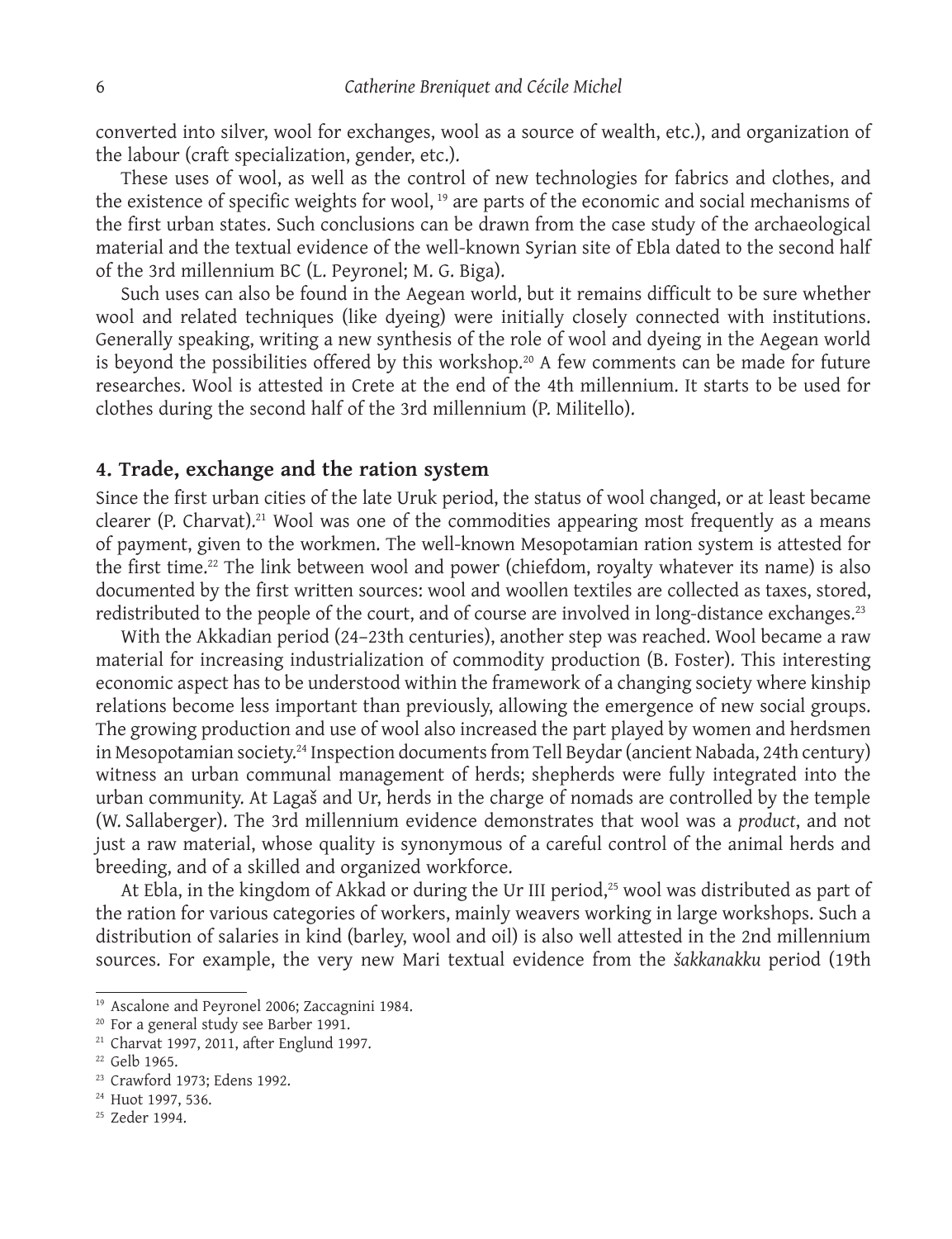century) concerns flocks of sheep, as well as parts of the '*chaîne opératoire*' (production, cleaning and distribution of textiles (L. Colonna d'Istria). Wool rations, which might have been annual, varied according to the social status, the gender and the age of the recipients.

Wool also played a central role in trade in Mesopotamia, Anatolia and the Aegean. Several corpuses of texts and archaeological artefacts have thus been analyzed for the 3rd and 2nd millennia; $26$  when dealing with recent excavations, valuable help was also provided by archaeozoology.<sup>27</sup> Wool, as the main commodity in several 3rd millennium corpuses, is used as a means of payment to buy various products; it is even sold in long distance trade. Mari documents from the next period (18th century),<sup>28</sup> as well as other corpuses from upper Mesopotamia and Central Anatolia, provide important data about the wool trade and circulation, both in the institutional and private spheres. Palaces had important needs of wool for the production of textiles to cloth the royal family, the palace population, to distribute as allocations to its workers or to offer to foreign kings. Their textile production was almost exclusively for internal consumption and for diplomatic gifts.<sup>29</sup> However, the surplus of the private contemporaneous Assyrian production of textiles was sold abroad, in Anatolia (C. Michel). Assyrian merchants were also largely involved in the Anatolian local wool trade where most of the wool ended up in the Anatolian palaces or other major households where it was used for textile production (A. W. Lassen).

Old Babylonian texts from Southern Mesopotamian Sippar document the commercialization of the wool produced by the palace sheep.30 The wool surplus of the palace flocks was given to entrepreneurs who entrusted it to merchants by credit sale contract, which they had to pay back in silver. These transactions concerned very small quantities implying that, as in the 18th century Mari, the palace's surplus was quantitatively unimportant (K. de Graef).

The Mycenaean period (15th–13th centuries, as shown by the Linear B palatial archives), is also well characterized by the importance of wool production and its use in the palatial economies.<sup>31</sup> However, the documentation is biased because Linear B documentation is overwhelmingly found in palatial contexts. So, such an important use of wool has to be also explained regarding to the different parts of the Mycenaean territory (F. Rougemont).

The organization of the production seems to vary according to the site considered and the nature of the discoveries of the concerned areas. The Mycenaean texts present, as the Mesopotamian sources, philological and archaeological difficulties. However, the combination of different sources, allow the reconstruction, on scientific basis, the organization of sheep breeding (F. Rougemont) and the labour and consumption associated with wool (M.-L. Nosch). It is clear that wool is an important part of the Bronze Age Mycenaean palace economies. Palaces mobilize hundreds of men for managing the sheep flocks and the plucking of wool, and set annual production targets for groups of women workers in villages, characteristic of ration system, or *corvée* work.32 Sheep and wool are parts of the wealth of sanctuaries. Some smaller quantities of wool are allocated as 'donations' to divinities.

<sup>&</sup>lt;sup>26</sup> Peyronel 2004 for the historical periods. Matoian and Vita 2009 and Sauvage 2012 for Ugarit.

<sup>27</sup> Helmer, Gourichon and Vila 2007.

<sup>&</sup>lt;sup>28</sup> Most of the texts from Mari dealing with wool have been gathered by Durand 2009.

<sup>29</sup> Rouault 1977a and 1977b.

<sup>&</sup>lt;sup>30</sup> Charpin 1982.

<sup>31</sup> Killen 1964. Rougemont 2009.

<sup>32</sup> Nosch 2009.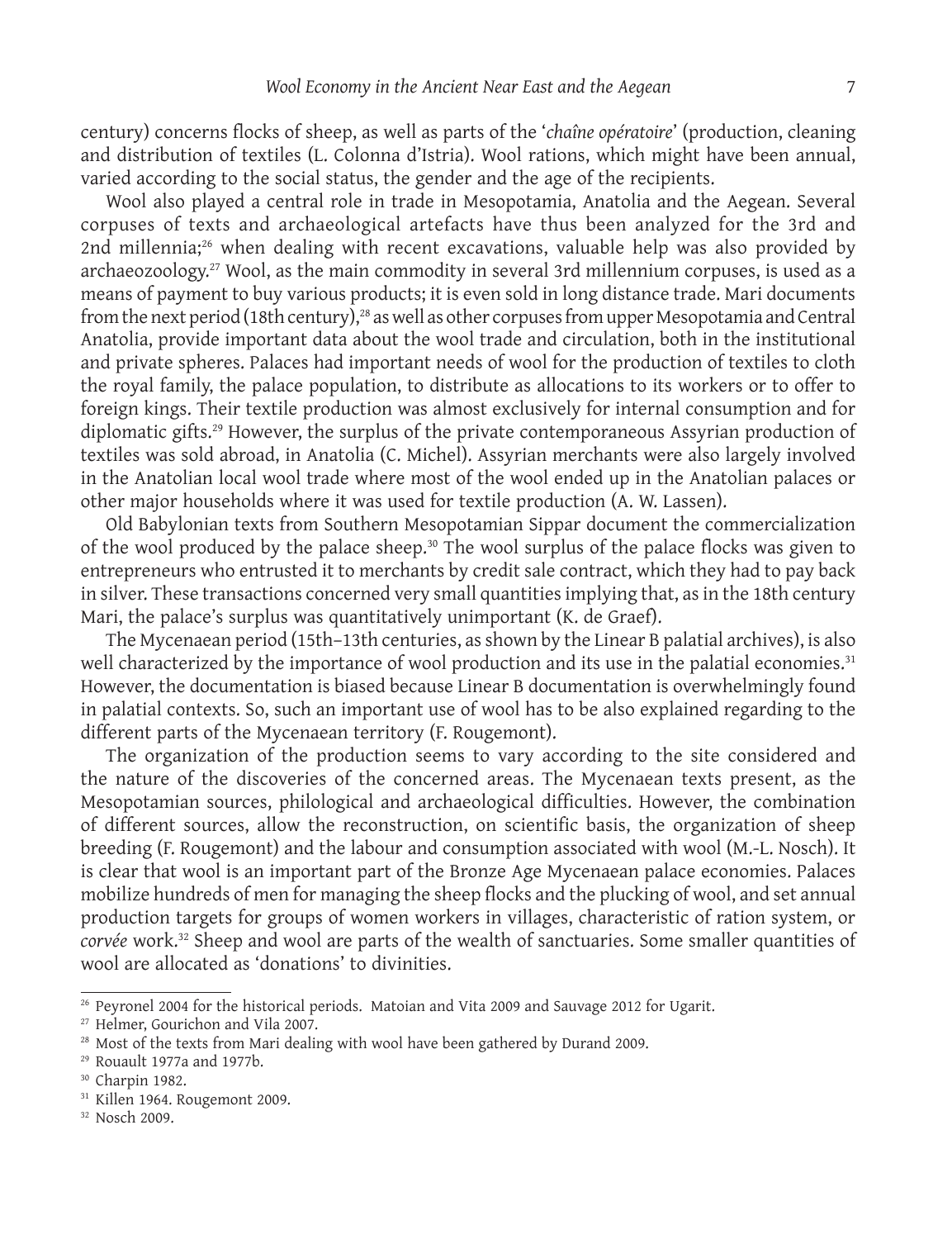A peculiar link, attested by archaeology and epigraphy, between the Levantine coast and the Aegean has to be stressed. It concerns international exchanges in the Middle and Late Bronze Age in Mediterranean: textiles, dyes (purple) and probably non-local metals found in the Near East are concerned (V. Matoïan and J.-P. Vita). The introduction of purple to dye woollen fabrics may be already attested around 2000 in Crete, on the basis of the discovery of numerous crushed murex shells (P. Militello) among other possible archaeological evidence.<sup>33</sup> Thus, even if connections between the first purple-dye experiments and palatial institutions remain unclear, this technique for dyeing could have originated in Crete. As in the Mycenaean palaces, crossed analyses of archaeological and textual evidence from Ugarit on the Levant coast show that textiles and the clothing industry played a significant role in the economy of the kingdom (V. Matoïan and J. P. Vita). The organization of the collection of wool and of the textile workers in the 14th century palace of Nuzi, a site located east of the Tigris, echoes the Mycenaean ones.<sup>34</sup> There, texts detail the dyeing processing of wool as well as the many colors of this natural raw material. Wool served as a mean of payment both for purchases and for wages; it could be loaned, and is occasionally found in inherited goods (P. Abrahami).

#### **5. Wool in institutionalized economies**

From the second half of the 2nd millennium and on, Assyrian and Babylonian states show all the characteristics of mature institutionalized economies. Middle Assyrian sites, such as Armannu or Dūr-katlimmu (13th century), produced archives showing state-run sheep farms which production in wool was made into textiles in workshops run by state dependents. These workers received wool both for work-assignments (*iškāru*), and for clothing (N. Postgate). The textiles produced by these workshops were destined for the king's family, palace staff and the army. In parallel, the surplus of private textile production was still commercialized. Thus, the household of Babu-aḫa-iddina at Aššur, organized textile production using dependent female workers as work-assignments. This household was also involved in long distance trade, sending textiles to the Levant. The Middle Assyrian sources allow us to review the technical terminology of wool and goat hair, the production processes and workers, and the range of attested woolen products, including felt and carpets. Curiously enough, the Assyrian documentation of the Ist millennium, less numerous, documents about the same aspects.

Sources from the Neo-Babylonian period belong mainly to temple archives and document the economic and administrative organization of these huge institutions. Wool played a crucial role in the economy of the Ebabbar at Sippar:35 The surplus of its production represented a great source of income for the temple.<sup>36</sup> However, there are also a number of private archives belonging to families linked to the temple; some of these archives found at Sippar, show that sheep husbandry had a very high income: a herd of 36 sheep was enough for a whole large family (S. Zawadzki).

The last paper by F. Joannès deals with fabrics and clothes in wool and other raw materials during the Achaemenid and Seleucid periods. At that time, clothing was still a sign of cultural

<sup>&</sup>lt;sup>33</sup> The most up-to-date studies on purple have been written by Alberti 2007 and 2008.

<sup>&</sup>lt;sup>34</sup> Rougemont forthcoming.

<sup>35</sup> Zawadski 2002.

<sup>36</sup> Zawadzki 2006.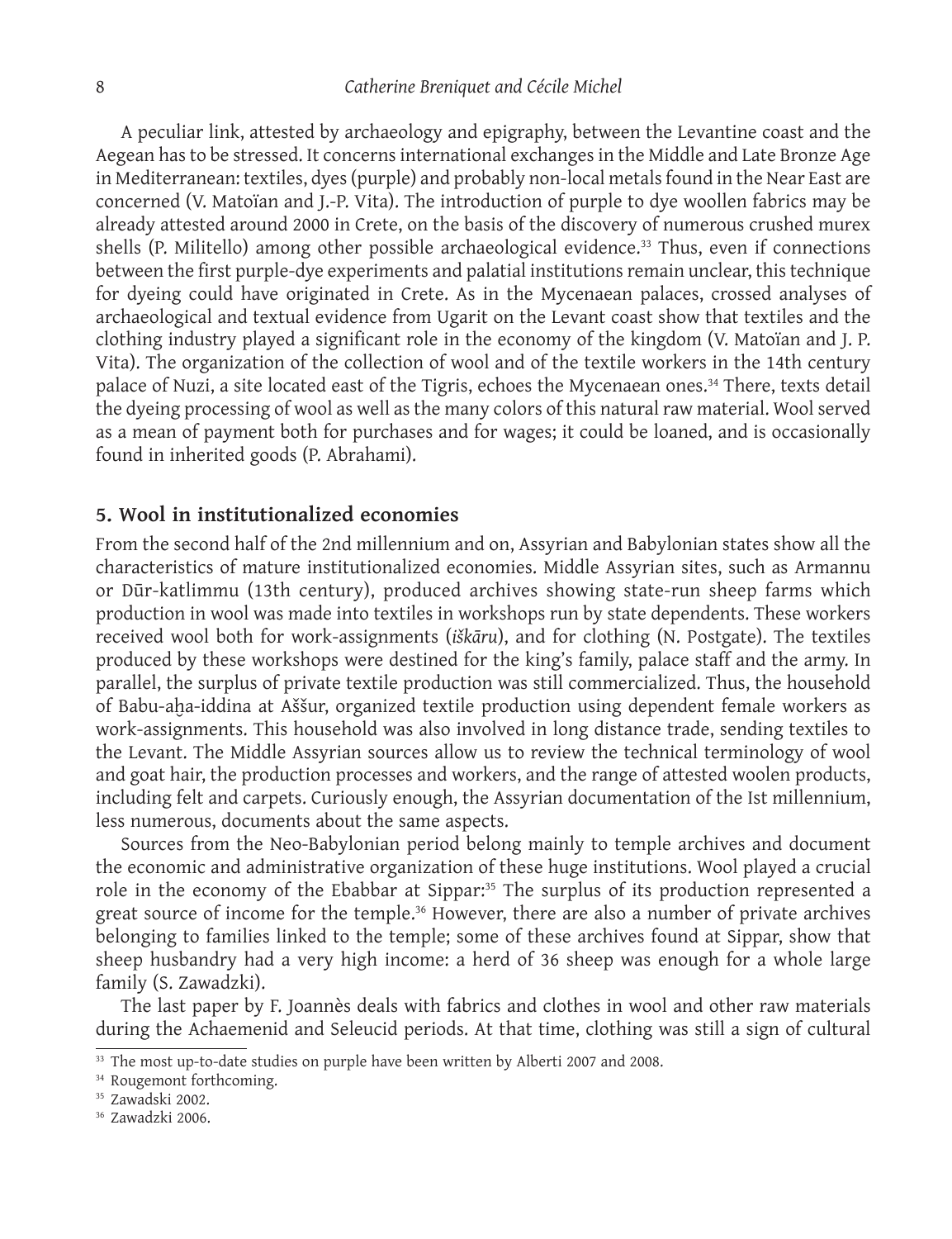identity: clothes in religious context occurring in the documentation of the temples differed from the garments attested by the dowry inventories related to marriages contracts.

#### **6. Perspectives**

Our main goal has been to reconstruct the processes that led to the first form of industry in Antiquity, in both Near East and the Aegean, in the light of archaeological and historical data. These syntheses by millennia and areas show however that we were not able to cover the whole field of the initial topic. For example, the Hittite documentation has not been analyzed. In addition, the archaeological data for the 2nd and 1st millennium have not really been covered. We did not explore the sacred role of the fabrics nor the role of wool in temple economy (gifts for deities, possessions of temples, etc.). This can be explained in several ways. Firstly, textile studies imply a vast knowledge in different domains, needing a multi-disciplinary approach and comparisons with different cultural areas. This means that scholars should have a specific formation which is quite uncommon in our academic field. We must point also to the fact that documentation is very scattered in the literature: numerous papers or books need to be synthesized. A systematic approach to the ancient craft of textiles, via archaeology, texts and iconography, by involving all relevant specialists in highly specialized, collective projects, will yield a new comprehensive picture of the economic and cultural impact of textiles and textile manufacturing on society. Another long-term perspective would be to draw comparisons with Egypt. The hieroglyphic texts and images were produced by the elite who wore and used mainly linen textiles, but common people certainly spun and wove wool for their personal use. The western bank of the Nile was a large boggy area in which flocks of sheep might have been numerous.

This exploratory workshop and its publication have great potential for application to other crafts and material culture studies of the ancient Near Eastern world. International cooperation promoting increased exchange between research centres and creating a European network of researchers on textiles based on a wider perspective are highly desirable. Furthermore, the research will become embedded into the teaching activities of the institutions involved. The numerous archaeological and written sources from the ancient Near East and the Aegean give an enormous amount of data on wool, textile crafts, and clothing and allow the development of original research projects for various periods and areas. The project must be carried forward on a broader basis, so we hope to consolidate the approaches of archaeology and philology to develop new areas for collaboration, especially in field research. A systematic approach to the ancient craft of textiles, via archaeology, texts and iconography, by involving all relevant specialists in highly specialized, collective projects, will yield a comprehensive picture of the economic and cultural impact of textiles and textile manufacturing on society.

#### **Selective Bibliography**

Alberti M. E. (2007) The Minoan Textile Industry and the Territory from Neopalatial to Mycenaean Times: First Thoughts. *Creta Antica* 8, 243–264.

Alberti M. E. (2008) Murex Shells as Raw Material: the Purple-dye Industry and its By-products. Interpreting the Archaeological Record. *KASKAL* 5, 73–90.

Andersson Strand, E. (2012) The Textile *Chaîne Opératoire*: Using a Multidisciplinary Approach to Textile Archaeology with a Focus on the Ancient Near East. *Paléorient* 38, 21–40.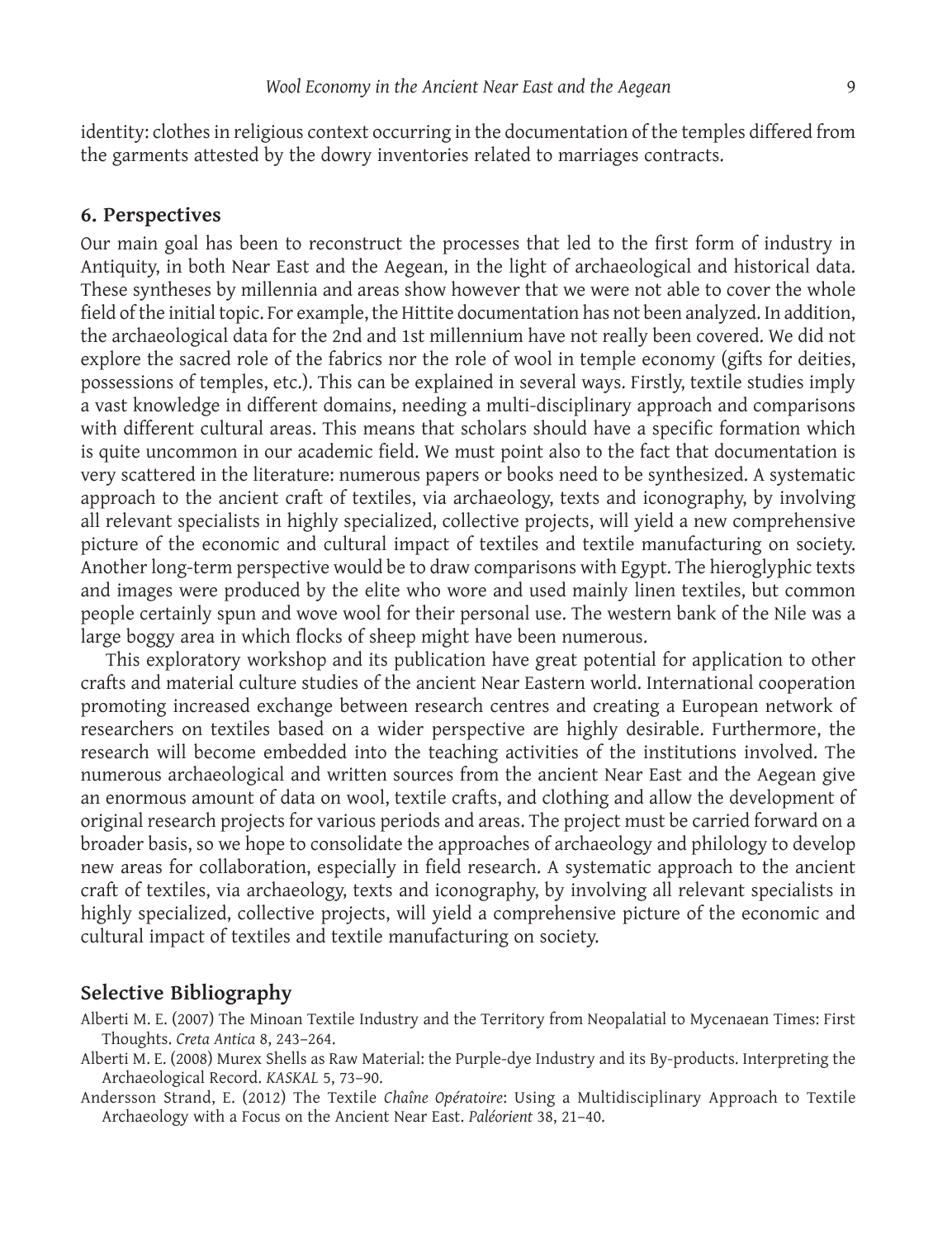- Andersson, E. *et al*. (2010) New Perspectives on Bronze Age Textile Production in the Eastern Mediterranean. The First Results with Ebla as a Pilot Study. *Proceedings of the Sixth International Congress of the Archaeology of the Ancient Near East 1*. 159–176. Wiesbaden.
- Ascalone, E. and Peyronel, L. (2006) *I Pesi da bilancia dell'età del Bronzo Antico e Medio. Materiali e Studi Archeologici di Ebla VII*, Roma.
- Barber, E. J. (1991) *Prehistoric Textiles. The Development of Cloth in the Neolithic and Bronze Ages, with Special Reference to the Aegean*. Princeton.
- Breniquet, C. (2006) "Dans le mouton, tout est bon". Remarques sur les usages socio-économiques des animaux en Mésopotamie de la préhistoire récente au IIIe millénaire avant J.-C. In C. Michel and B. Lion (eds) *De la domestication au tabou: le cas des suidés dans le Proche-Orient ancien*, 247–255. Paris.
- Breniquet, C. (2008) *Essai sur le tissage en Mésopotamie, des premières communautés sédentaires au milieu du 3e millénaire avant J.-C.* Paris.
- Breniquet, C., Desrosiers, S., Nowik, W. and Rast-Eicher, A. (forthcoming) Les textiles découverts dans les tombes de l'âge du Bronze moyen à Chagar Bazar, Syrie. In Ö. Tunca and A. Baghdo (eds), *Chagar Bazar (Syrie) VIII. Les tombes ordinaires de l'âge du Bronze ancien et moyen des chantiers D-F-H-I (1999–2011). Études diverses.* APHAO. Publications de la Mission archéologique de l'Université de Liège en Syrie.

Charpin, D. (1982) Marchands du palais et marchands du temple à la fin de la 1re dynastie de Babylone. *Journal Asiatique* 270, 25–65.

Charvat, P. (1997) *On People, Signs and States. Spotlights on Sumerian Society, c. 3500–2500 BC*, Prague.

- Charvat, P. (2011) Of Sheep, Sumerians and the Early State. In L. Vacin (ed.) *Ancient Near Eastern Studies in Memory of Blahoslav Hruška*, 49–60. Dresden.
- Crawford, H. (1973) Mesopotamia's Invisible Exports in the Third Millennium. *World Archaeology* 5, 231–241.

Durand, J.-M. (2009) *La nomenclature des habits et des textiles dans les textes de Mari, t. 1.* Paris (ARM 30).

- Edens, C. 1992. Dynamics of Trade in the Ancient Mesopotamian 'World System'. *American Anthropologist* 94–1, 118–139.
- Englund, R. K. (1998) The Texts from the Late Uruk Period. In J. Bauer, R. K. Englund and M. Krebernik *Mesopotamien Späturuk-Zeit und Frühdynastiscghe Zeit,* 15–233. Göttingen.
- Frangipane, M. *et al*. (2010) Arslantepe, Malatya (Turkey): Textiles, Tools and Imprints of Fabrics from 4th Millennium BCE. *Paléorient* 35–1, 5–29.
- Gelb, I. (1965) The Ancient Mesopotamian Ration System. *JNES* 24, 230–243.
- Gillis, C. and Nosch, M.-L. (eds) 2007. *Ancient Textiles. Production, Craft and Society*. Oxford.
- Graslin-Thomé, L. (2009). *Les échanges à longue distance en Mésopotamie au Ier millénaire. Une approche économique*, Orient and Méditerranée 5, Paris.
- Helbæk, H. (1959) Note on the Evolution and History of Linseed. *Kuml*, 103–129.
- Helmer D., Gourichon, L. and Vila, E., (2007) The Development of the Exploitation of Products from Capra and Ovis (Meat, Milk and Fleeces) from the PPNB to the Early Bronze in the Northern Near East (8700 to 2000 BC cal.). *Anthropozoologica* 42 (2), 41–69.
- Huot, J.-L. (1997) Comments on McCorriston 1997. *Current Anthropology* 38–4, 535–537.
- Huot, J.-L. (2000) Existe-t-il une 'révolution de la laine' au début de l'âge du Bronze oriental? In P. Matthiae *et al*. (eds) *Proceedings of the Ist International Congress on the Archaeology of the Ancient Near East*, 640–642. Rome.
- Kijas, J. *et al.* (2012) Genome-Wide Analysis of the World's Sheep Breeds Reveals High Levels of Historic Mixture and Strong Recent Selection. *PloS Biology* 10–2, 1–14.
- Killen, J. T. (1964) The Wool Industry of Crete in the Late Bronze Age, *BSA* 59*,* 1–15.
- Lambert, M. (1961) Recherches sur la vie ouvrière: les ateliers de tissage de Lagash. *Archiv Orientalni* 29, 422– 443.
- Maekawa, K. (1980) Female Weavers and Their Children in Lagash: Pre-Sargonic and Ur III*. Acta Sumerologica* 2, 82–125.
- Matoïan, V., and Vita, J.-P. (2009) Les textiles à Ougarit: perspectives de la recherche. *Ugarit-Forschungen* 41, 469–504.
- McCorriston, J. (1997) The Fiber Revolution. Textile Extensification, Alienation and Social Stratification in Ancient Mesopotamia. *Current Anthropology* 38–4, 5 17–549.